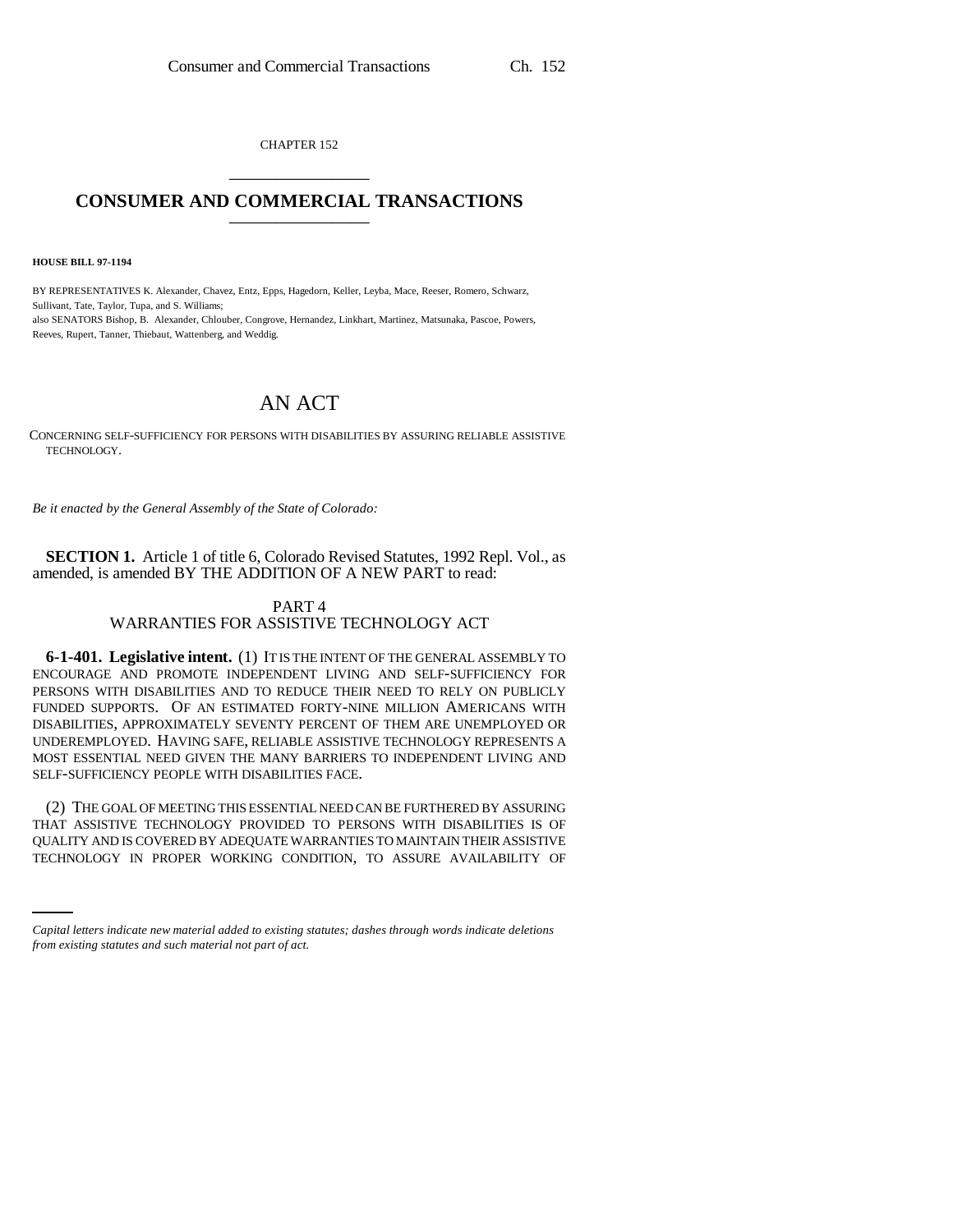#### Ch. 152 Consumer and Commercial Transactions

APPROPRIATE LOANER REPLACEMENT ASSISTIVE TECHNOLOGY WHILE THEIR OWN IS BEING REPAIRED, AND TO ENCOURAGE MANUFACTURERS AND DEALERS TO COOPERATIVELY POOL ASSISTIVE TECHNOLOGY RESOURCES FOR LOANER PURPOSES TO ASSURE AVAILABILITY WITHOUT AN UNDUE BURDEN.

(3) THE GENERAL ASSEMBLY FINDS AND DECLARES IT IS IN THE STATE'S BEST INTEREST TO ADOPT THIS PART 4.

**6-1-402. Definitions.** AS USED IN THIS PART 4, UNLESS THE CONTEXT OTHERWISE REQUIRES:

(1) "COLLATERAL COSTS" MEANS EXPENSES INCURRED BY A CONSUMER IN CONNECTION WITH THE REPAIR OF A NONCONFORMITY IN A WHEELCHAIR, INCLUDING THE COST OF AN ALTERNATIVE WHEELCHAIR, IF A LOANER, AS THAT TERM IS DEFINED IN SUBSECTION (8) OF THIS SECTION, WAS NOT OFFERED TO THE CONSUMER, OR OTHER ASSISTIVE DEVICE OR SERVICE FOR MOBILITY ASSISTANCE. "COLLATERAL COSTS" SHALL NOT INCLUDE THE COST OF HIRING A PERSONAL ASSISTANT.

(2) "CONSUMER" MEANS:

(a) A PURCHASER OF A WHEELCHAIR, IF THE WHEELCHAIR WAS PURCHASED FROM A WHEELCHAIR DEALER OR MANUFACTURER FOR PURPOSES OTHER THAN RESALE;

(b) A PERSON TO WHOM A WHEELCHAIR IS TRANSFERRED FOR PURPOSES OTHER THAN RESALE, IF SUCH TRANSFER OCCURS BEFORE THE EXPIRATION OF THE EXPRESS WARRANTY APPLICABLE TO SUCH WHEELCHAIR;

(c) A PERSON WHO MAY ENFORCE THE EXPRESS WARRANTY APPLICABLE TO A WHEELCHAIR; OR

(d) A PERSON WHO LEASES A WHEELCHAIR FROM A WHEELCHAIR LESSOR UNDER A WRITTEN LEASE.

(3) "DEALER" MEANS A PERSON OR ENTITY THAT IS IN THE BUSINESS OF SELLING WHEELCHAIRS, OR ANY AGENTS OF THAT PERSON OR ENTITY. "DEALER" INCLUDES AN ALTERNATIVE WARRANTY SERVICE PROVIDER.

(4) (a) "EARLY TERMINATION COST" MEANS ANY EXPENSE OR OBLIGATION THAT A WHEELCHAIR LESSOR INCURS AS A RESULT OF:

(I) TERMINATING A WRITTEN LEASE BEFORE THE TERMINATION DATE SET FORTH IN THE LEASE; AND

(II) RETURNING THE WHEELCHAIR TO THE MANUFACTURER.

(b) "EARLY TERMINATION COST" INCLUDES ANY PREPAYMENT PENALTY UNDER A FINANCE ARRANGEMENT.

(5) "EARLY TERMINATION SAVINGS" MEANS ANY EXPENSE OR OBLIGATION THAT A WHEELCHAIR LESSOR AVOIDS AS A RESULT OF PERFORMING THE ACTS DESCRIBED IN PARAGRAPH (a) OF SUBSECTION (4) OF THIS SECTION. "EARLY TERMINATION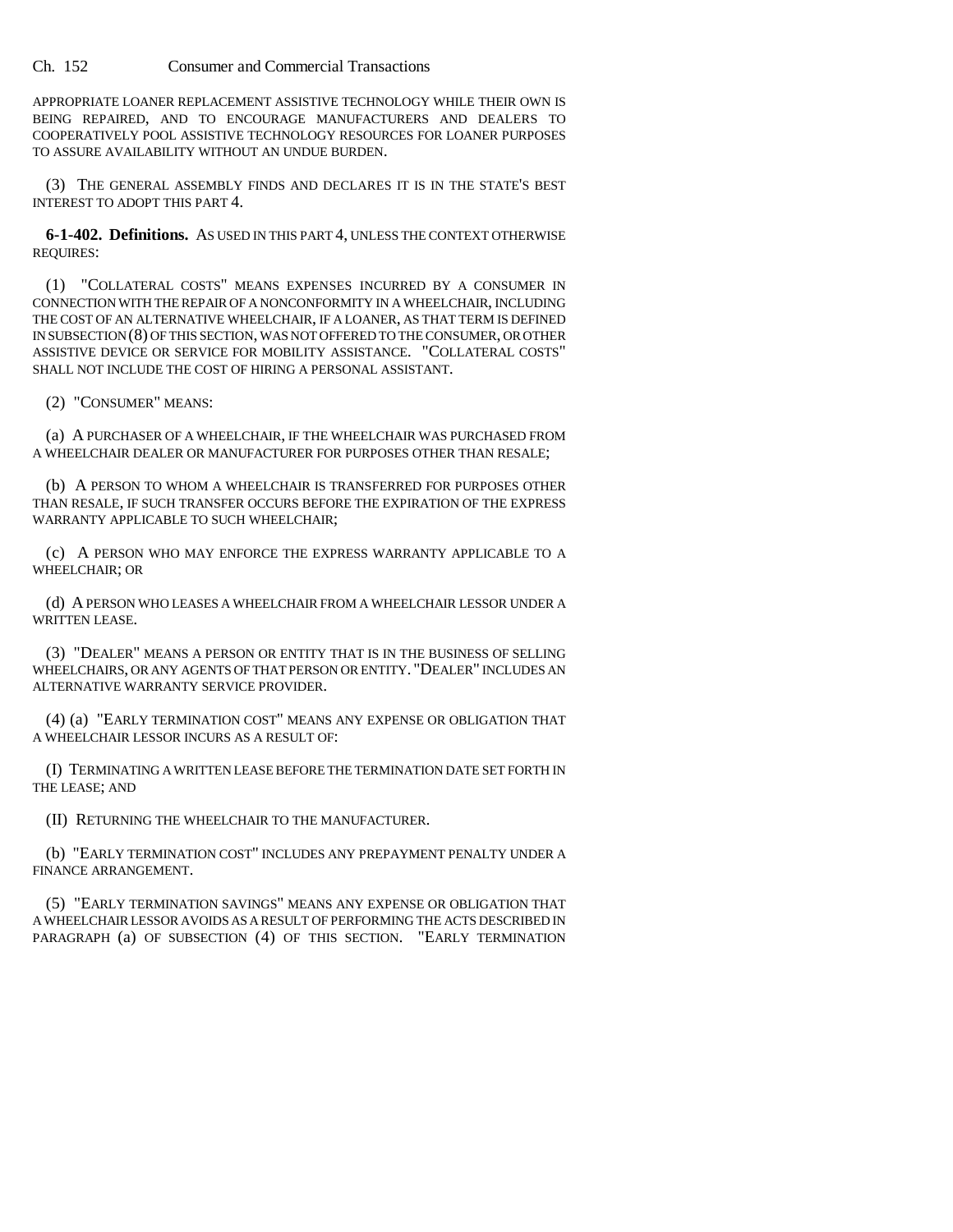SAVINGS" INCLUDES ANY INTEREST CHARGE THAT THE WHEELCHAIR LESSOR WOULD HAVE PAID TO FINANCE THE WHEELCHAIR OR, IF THE WHEELCHAIR LESSOR DID NOT FINANCE THE WHEELCHAIR, THE DIFFERENCE BETWEEN THE TOTAL AMOUNT THE LESSEE WAS OBLIGATED TO PAY OVER THE PERIOD OF THE LEASE TERM REMAINING AFTER THE EARLY TERMINATION DATE AND THE PRESENT VALUE OF THAT AMOUNT ON THE EARLY TERMINATION DATE.

(6) "EXPRESS WARRANTY" MEANS AN EXPRESS WARRANTY AS SET FORTH IN SECTIONS 4-2-313 AND 4-2.5-210, C.R.S. AN EXPRESS WARRANTY SHALL COVER EVERY PART OF A NEW WHEELCHAIR EXCEPT THE TIRES AND BATTERIES.

(7) "LESSOR" MEANS A PERSON OR ENTITY THAT LEASES A WHEELCHAIR TO A CONSUMER OR THAT HOLDS THE LESSOR'S RIGHTS UNDER A WRITTEN LEASE, OR ANY AGENTS OF THAT PERSON OR ENTITY.

(8) "LOANER" MEANS A WHEELCHAIR THAT IS PROVIDED TO THE CONSUMER FOR USE FREE OF CHARGE THAT IS NOT REQUIRED TO HAVE THE FUNCTIONAL CAPABILITIES EQUAL TO OR GREATER THAN THOSE OF THE ORIGINAL WHEELCHAIR BUT THAT MEETS THE FOLLOWING CONDITIONS:

(a) IT IS IN GOOD WORKING ORDER;

(b) IT PERFORMS AT A MINIMUM THE MOST ESSENTIAL FUNCTIONS OF THE ORIGINAL WHEELCHAIR IN LIGHT OF THE DISABILITIES OF THE USER;

(c) IT IS USABLE BY THE CONSUMER GIVEN THE CONSUMER'S IMPAIRMENTS; AND

(d) ANY DIFFERENCE BETWEEN THE LOANER AND THE ORIGINAL WHEELCHAIR DOES NOT CREATE A THREAT TO SAFETY.

(9) "MANUFACTURER" MEANS A PERSON OR ENTITY THAT MANUFACTURES OR ASSEMBLES WHEELCHAIRS AND ANY AGENTS OF THAT PERSON OR ENTITY, INCLUDING AN IMPORTER, A DISTRIBUTOR, AN AUTHORIZED SERVICER, A FACTORY BRANCH, A DISTRIBUTOR BRANCH, AND WARRANTORS OF THE MANUFACTURER'S WHEELCHAIRS. "MANUFACTURER" DOES NOT INCLUDE A DEALER.

(10) "MODULAR ASSEMBLY" MEANS A DEVICE ADDED TO THE WHEELCHAIR BASE TO ACCOMMODATE THE SPECIAL NEEDS OF THE CONSUMER, SUCH AS SEATING SYSTEMS, TILT OR RECLINE SYSTEMS, AND SPECIALLY ADAPTED CONTROL MODULES.

(11) "NONCONFORMITY" MEANS A DEFECT THAT SUBSTANTIALLY IMPAIRS THE USE, RELIABILITY, VALUE, OR SAFETY OF A WHEELCHAIR AND THAT IS COVERED BY AN EXPRESS WARRANTY APPLICABLE TO SUCH WHEELCHAIR OR A COMPONENT OF SUCH WHEELCHAIR. "NONCONFORMITY" DOES NOT INCLUDE A DEFECT THAT IS THE RESULT OF ABUSE, NEGLECT, OR THE UNAUTHORIZED MODIFICATION OR ALTERATION OF A WHEELCHAIR BY A CONSUMER.

(12) "REASONABLE ATTEMPT TO REPAIR" MEANS THAT ONE OF THE FOLLOWING HAS OCCURRED WITHIN THE TERM OF AN EXPRESS WARRANTY APPLICABLE TO A NEW WHEELCHAIR OR WITHIN ONE YEAR AFTER FIRST DELIVERY OF A WHEELCHAIR TO A CONSUMER, WHICHEVER OCCURS EARLIER: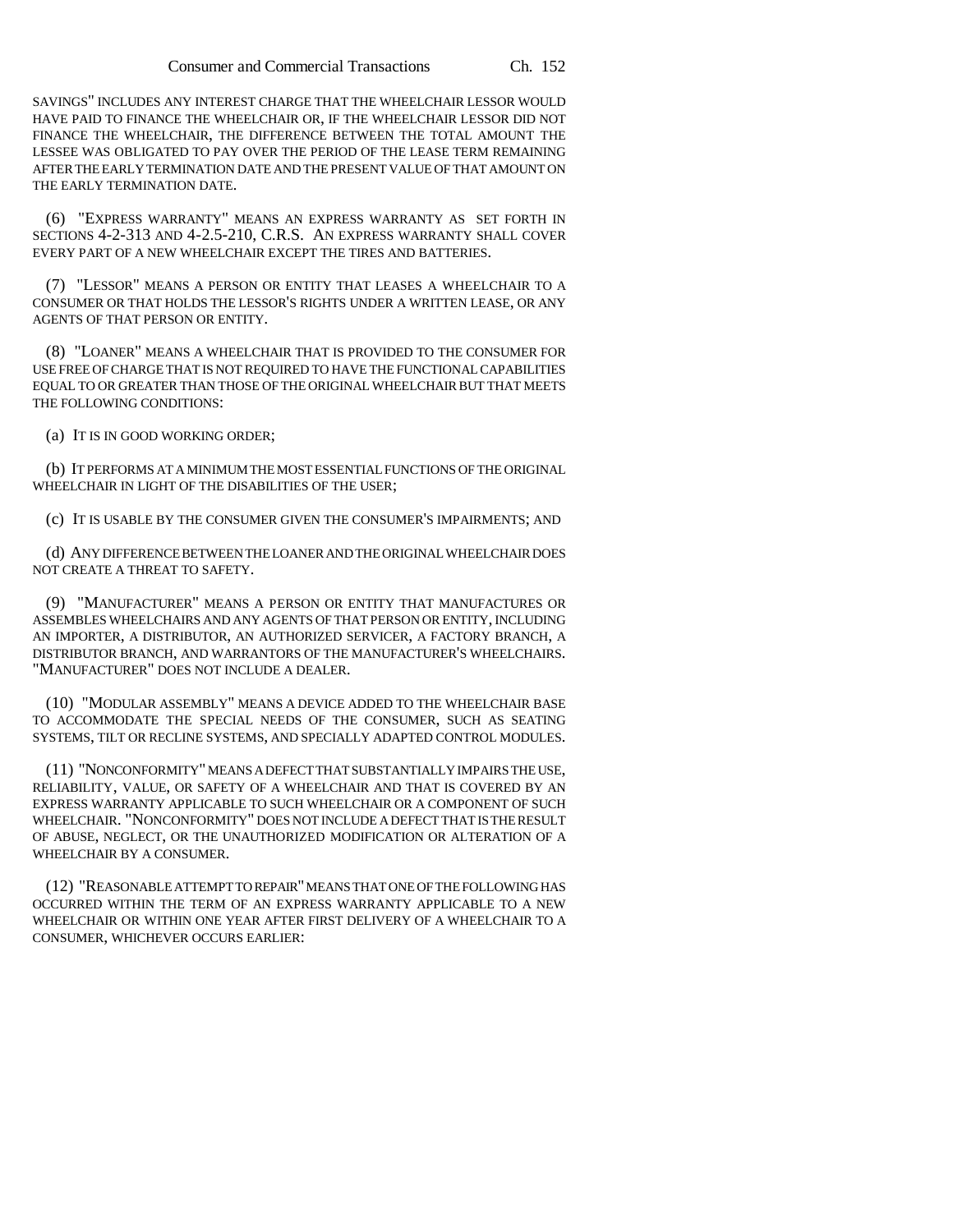Ch. 152 Consumer and Commercial Transactions

(a) THE SAME NONCONFORMITY IS SUBJECT TO REPAIR AT LEAST THREE TIMES BY THE MANUFACTURER, LESSOR, OR ANY OF THE MANUFACTURER'S AUTHORIZED DEALERS; OR

(b) BECAUSE OF A NONCONFORMITY, THE WHEELCHAIR CANNOT BE USED BY THE CONSUMER FOR AN AGGREGATE OF AT LEAST THIRTY DAYS OR TEN CONSECUTIVE BUSINESS DAYS.

(13) "REPLACEMENT WHEELCHAIR" MEANS A WHEELCHAIR OF COMPARABLE QUALITY, SIZE, AND FUNCTION.

(14) "SELLING DEALER" MEANS THE ENTITY THAT ORIGINALLY SOLD THE WHEELCHAIR TO THE CONSUMER AND WAS INVOLVED IN THE DESIGN, ASSEMBLY, FITTING, AND EDUCATION OF THE CONSUMER ON THE USE AND MAINTENANCE OF THE WHEELCHAIR.

(15) "SPECIALTY CONTROL MODULE" MEANS THE TECHNOLOGICALLY ADVANCED ELECTRONIC DEVICE OF LIMITED AVAILABILITY THAT CONTAINS THE SIGNAL AND OUTPUT CIRCUITRY FOR A POWER WHEELCHAIR DESIGNED AND ASSEMBLED FOR USE BY A SPECIFIC INDIVIDUAL WITH SEVERE LIMITATIONS WHO IS UNABLE TO USE A STANDARD CONTROL MODULE.

(16) "STANDARD WHEELCHAIR" MEANS A WHEELCHAIR THAT HAS SEAT WIDTH AND DEPTH DIMENSIONS OF SIXTEEN TO EIGHTEEN INCHES.

(17) "WHEELCHAIR" MEANS ANY WHEELCHAIR, SCOOTER, OR MODULAR ASSEMBLY, INCLUDING A DEMONSTRATOR, THAT IS MOTOR DRIVEN OR MANUALLY OPERATED THAT A CONSUMER PURCHASES OR ACCEPTS TRANSFER OF IN THIS STATE FOR THE PURPOSES OF MOBILITY ASSISTANCE.

**6-1-403. Express warranty required - authorized servicers.** (1) (a) EXCEPT AS PROVIDED IN SUBSECTION (2) OF THIS SECTION, A CONSUMER WHO PURCHASES OR LEASES A NEW WHEELCHAIR EITHER DIRECTLY OR INDIRECTLY THROUGH A DEALER OR LESSOR SHALL RECEIVE AN EXPRESS WARRANTY FOR SUCH WHEELCHAIR. THE MANUFACTURER SHALL ISSUE THIS EXPRESS WARRANTY THAT SHALL EXTEND FOR NOT LESS THAN ONE YEAR AFTER FIRST DELIVERY TO THE CONSUMER.

(b) EXCEPT AS PROVIDED IN SUBSECTION (2) OF THIS SECTION, A SELLING DEALER SHALL PROVIDE AN EXPRESS WARRANTY FOR ANY MODIFICATIONS MADE BY THE DEALER THAT SHALL ALSO EXTEND FOR NOT LESS THAN SIX MONTHS AFTER FIRST DELIVERY TO THE CONSUMER.

(2) NOTWITHSTANDING THE PROVISIONS OF SUBSECTION (1) OF THIS SECTION, THE WARRANTY FOR THE SPECIALTY CONTROL MODULE SHALL BE LIMITED TO THE WARRANTY PROVIDED BY THE MANUFACTURER OF SUCH SPECIALTY CONTROL MODULE OR NINETY DAYS, WHICHEVER IS LONGER.

(3) IF A MANUFACTURER OR DEALER FAILS TO FURNISH THE EXPRESS WARRANTY REQUIRED BY THIS SECTION, THE WHEELCHAIR SHALL BE COVERED BY A WARRANTY THE SAME AS IF AN EXPRESS WARRANTY HAD BEEN PROVIDED BY THE MANUFACTURER OR DEALER PURSUANT TO THIS SECTION.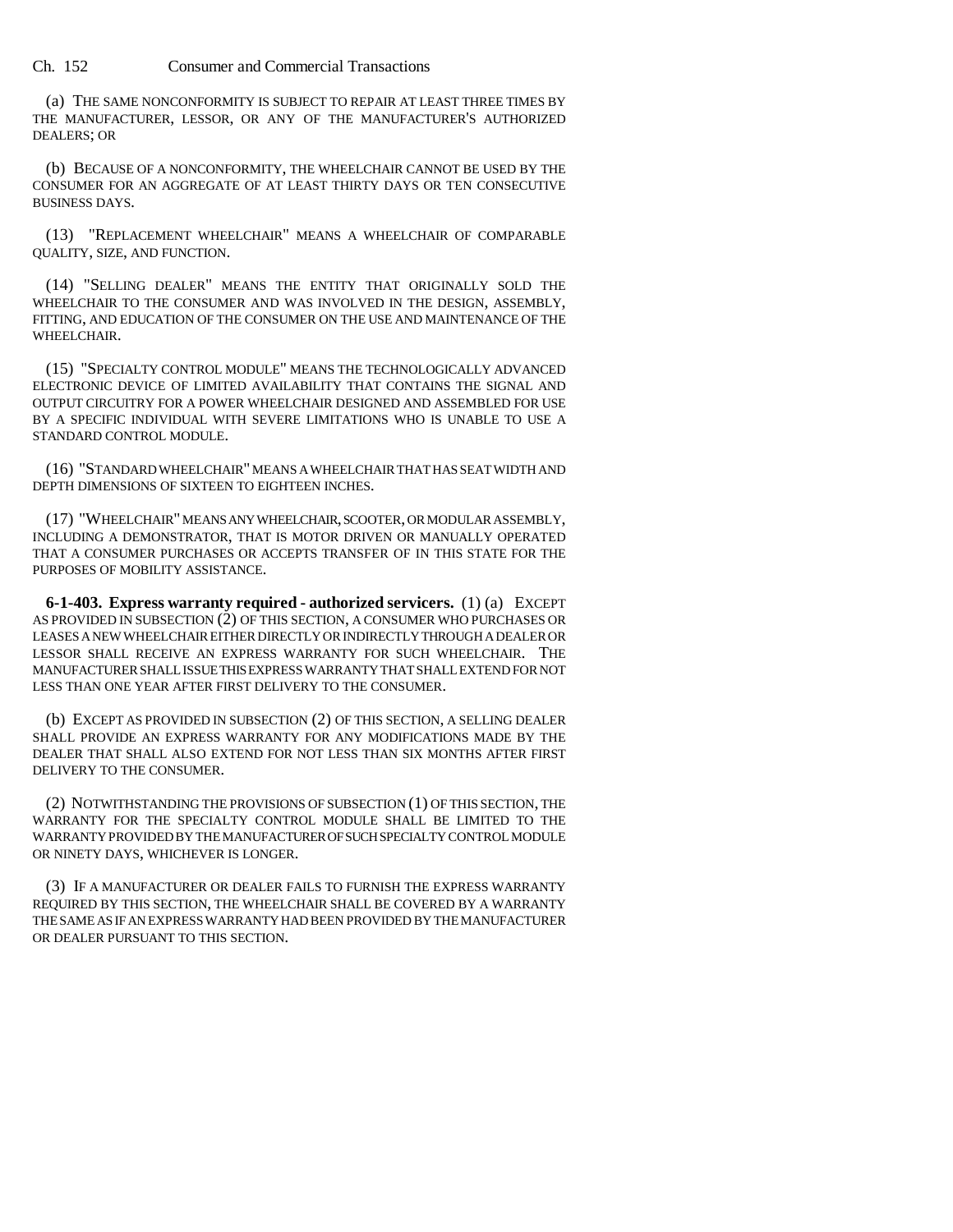(4) ANY ENTITY THAT SELLS OR LEASES WHEELCHAIRS IN THIS STATE, INCLUDING ANY ENTITY THAT SELLS OR LEASES THROUGH MAIL ORDER OR CATALOGUE SALES, SHALL DESIGNATE AN AUTHORIZED SERVICER FOR SUCH CHAIRS THAT IS LOCATED IN THIS STATE IN REASONABLE PROXIMITY TO THE CONSUMER.

(5) (a) IN THE EVENT THAT THE SELLING DEALER FROM WHOM THE CONSUMER PURCHASED THE WHEELCHAIR GOES OUT OF BUSINESS OR CEASES TO BE AN AUTHORIZED DEALER OR SERVICE CENTER FOR THE MANUFACTURER, OR IF THE DEALER OR CONSUMER MOVES OR RELOCATES TO A LOCATION THAT MAKES IT UNREASONABLE FOR THE CONSUMER TO SEEK WARRANTY SERVICE FROM THE SELLING DEALER, OR IF THE CONSUMER IS DISSATISFIED WITH THE SELLING DEALER, THE CONSUMER SHALL BE RESPONSIBLE FOR CONTACTING THE MANUFACTURER OR ANOTHER AUTHORIZED DEALER WHICH WILL BE RESPONSIBLE FOR FACILITATING THE WARRANTY SERVICE REQUIRED WITH AN AUTHORIZED DEALER, TO BE MUTUALLY AGREED UPON BY THE CONSUMER AND THE MANUFACTURER, WHICH ENTITY SHALL BE REFERRED TO AS THE "ALTERNATIVE WARRANTY SERVICE PROVIDER".

(b) IN THE EVENT THAT AN ALTERNATIVE WARRANTY SERVICE PROVIDER IS DESIGNATED PURSUANT TO PARAGRAPH (a) OF THIS SUBSECTION (5), THE CONSUMER MAY ONLY SEEK WARRANTY SERVICE FROM SUCH ALTERNATIVE WARRANTY SERVICE PROVIDER.

(c) TO THE EXTENT REASONABLE AND POSSIBLE, THE MANUFACTURER SHALL TAKE INTO ACCOUNT THE INDEPENDENT MOBILITY RESOURCES OF THE CONSUMER WHEN DETERMINING THE ALTERNATIVE WARRANTY SERVICE PROVIDER PURSUANT TO THE PROVISIONS OF THIS SUBSECTION (5).

**6-1-404. Remedies.** (1) IF A NEW WHEELCHAIR DOES NOT CONFORM TO THE APPLICABLE EXPRESS WARRANTY AND THE CONSUMER REPORTS THE NONCONFORMITY TO THE MANUFACTURER, THE LESSOR, THE SELLING DEALER, OR THE ALTERNATIVE WARRANTY SERVICE PROVIDER, AND MAKES THE WHEELCHAIR AVAILABLE FOR REPAIR WITHIN THE WARRANTY PERIOD, THE NONCONFORMITY SHALL BE REPAIRED AT NO CHARGE TO THE CONSUMER. ANY REPAIRS PERFORMED PURSUANT TO THE PROVISIONS OF THIS SECTION SHALL BE WARRANTED FOR A PERIOD NOT LESS THAN THE ORIGINAL WARRANTY PERIOD. WHEN THE WHEELCHAIR IS NOT SAFELY MOVEABLE AND THERE IS NO REASONABLE WAY FOR THE CONSUMER TO DELIVER THE WHEELCHAIR TO THE MANUFACTURER OR DEALER, THE MANUFACTURER OR DEALER SHALL BE RESPONSIBLE FOR THE RETURN OF THE WHEELCHAIR, OR THE WHEELCHAIR MAY BE REPAIRED ON SITE AT THE OPTION OF THE DEALER.

(2) IF THE MANUFACTURER AUTHORIZES THE DEALER OR LESSOR TO MAKE THE REPAIR, THE DEALER OR LESSOR SHALL MAKE THE REPAIR AND THEN BE REIMBURSED BY THE MANUFACTURER FOR THE DEALER'S OR LESSOR'S COST FOR PARTS, LABOR, AND REPAIR IF THE NONCONFORMITY IS A MANUFACTURER'S DEFECT. A MANUFACTURER SHALL RESPOND TO THE DEALER'S OR LESSOR'S REQUEST FOR AUTHORIZATION TO MAKE A REPAIR BY THE END OF THE BUSINESS DAY THAT IMMEDIATELY FOLLOWS THE DAY SUCH A REQUEST IS MADE.

(3) WHEN A WHEELCHAIR COVERED BY AN EXPRESS WARRANTY IS TENDERED BY A CONSUMER TO THE MANUFACTURER, SELLING DEALER, ALTERNATIVE WARRANTY SERVICE PROVIDER, OR LESSOR FOR THE REPAIR OF A DEFECT, MALFUNCTION, OR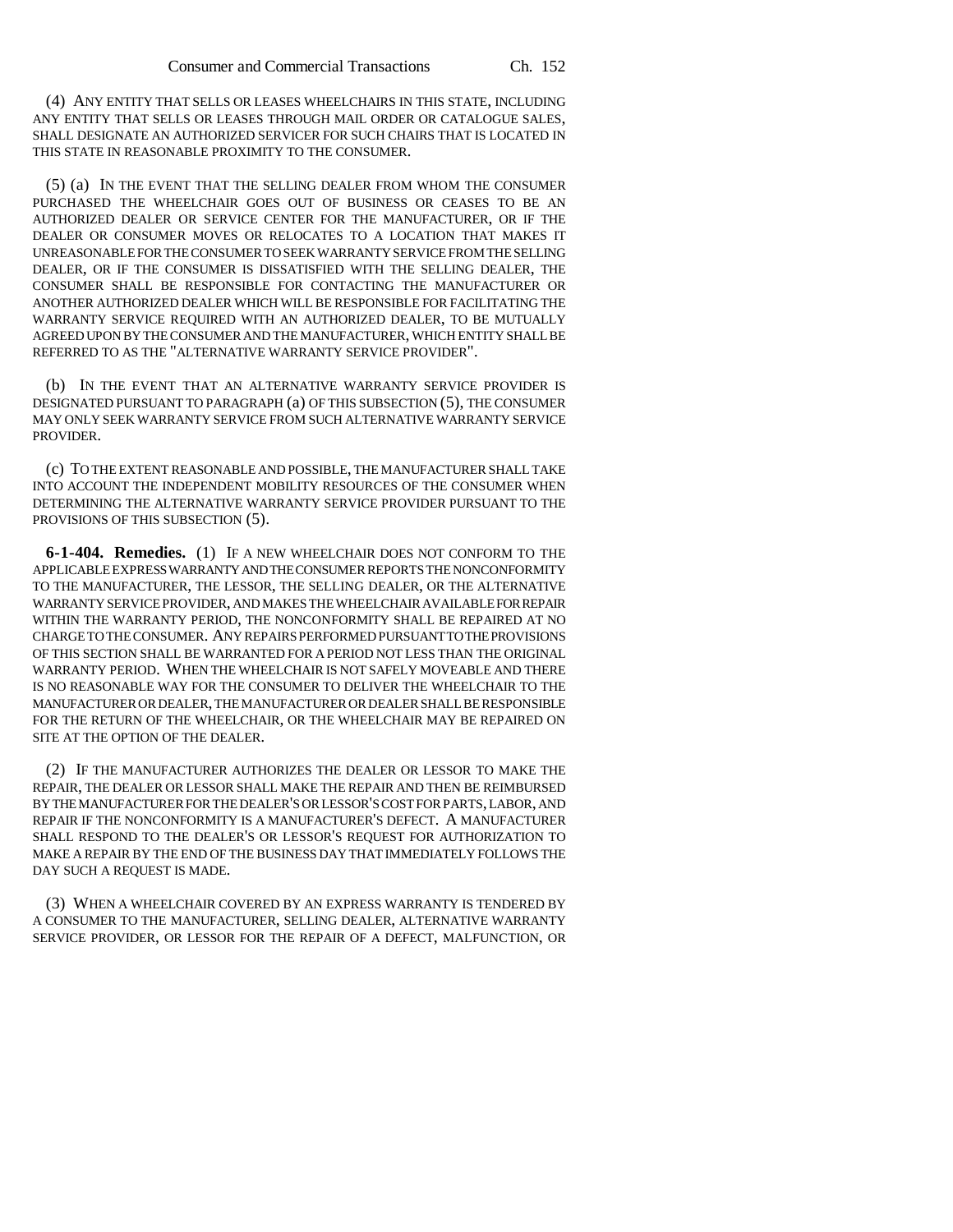### Ch. 152 Consumer and Commercial Transactions

NONCONFORMITY TO WHICH THE WARRANTY IS APPLICABLE, THE CONSUMER SHALL RECEIVE A LOANER IF THE OUT-OF-SERVICE PERIOD EXCEEDS ONE DAY AND SHALL KEEP THE LOANER UNTIL THE REQUIREMENTS OF SECTION 6-1-405 OR 6-1-406 ARE FULFILLED. IF THE REQUIRED LOANER IS NOT A STANDARD WHEELCHAIR, THE MANUFACTURER OR DEALER SHALL MAKE A GOOD FAITH EFFORT TO MAKE AVAILABLE ALTERNATIVE EQUIPMENT THAT IS USABLE BY THE CONSUMER. THE COST OF THE LOANER SHALL BE BORNE BY THE ENTITY RESPONSIBLE FOR THE DEFECT REQUIRING THE REPAIR OR REPLACEMENT OF THE WHEELCHAIR AS PROVIDED IN THIS SECTION. THE CONSUMER SHALL HAVE THE DUTY TO CARE FOR THE LOANER PROPERLY AND TO PROTECT AGAINST ANY DAMAGE TO THE CHAIR.

(4) IF A NONCONFORMITY IS NOT REPAIRED AFTER A REASONABLE ATTEMPT TO REPAIR, THE MANUFACTURER OR DEALER WHO ORIGINALLY SUPPLIED OR MODIFIED THE WHEELCHAIR, AS REQUIRED BY THIS SECTION, SHALL:

(a) IF THE WHEELCHAIR WAS PURCHASED, TAKE THE FOLLOWING ACTION AT THE DIRECTION OF THE CONSUMER:

(I) ACCEPT A RETURN OF THE WHEELCHAIR, PROVIDE A REPLACEMENT WHEELCHAIR OF EQUAL OR GREATER VALUE, AND REFUND ANY COLLATERAL COSTS TO THE CONSUMER, A HOLDER OF A PERFECTED SECURITY INTEREST IN THE WHEELCHAIR, OR A THIRD-PARTY PURCHASER; OR

(II) ACCEPT A RETURN OF THE WHEELCHAIR AND REFUND TO THE CONSUMER, HOLDER OF A PERFECTED SECURITY INTEREST IN THE WHEELCHAIR, OR THIRD-PARTY PURCHASER NOT MORE THAN THE FULL PURCHASE PRICE PLUS ANY FINANCE CHARGE, SALES TAX, SHIPPING COSTS, AND COLLATERAL COSTS PAID.

(b) IF THE WHEELCHAIR WAS LEASED, TAKE ALL OF THE FOLLOWING ACTIONS AT THE DIRECTION OF THE CONSUMER:

(I) ACCEPT A RETURN OF THE WHEELCHAIR;

(II) (A) REFUND TO THE LESSOR AND ANY HOLDER OF A PERFECTED SECURITY INTEREST IN THE WHEELCHAIR THE CURRENT VALUE OF THE WRITTEN LEASE.

(B) FOR PURPOSES OF THIS SUBPARAGRAPH (II), "CURRENT VALUE OF THE WRITTEN LEASE" MEANS THE SUM OF THE TOTAL AMOUNT FOR WHICH THE CONSUMER IS OBLIGATED DURING THE TERM OF THE LEASE REMAINING AFTER THE EARLY TERMINATION DATE, THE DEALER'S EARLY TERMINATION COSTS, AND THE VALUE OF THE WHEELCHAIR ON THE LEASE EXPIRATION DATE, IF THE LEASE SETS FORTH THAT VALUE, LESS THE LESSOR'S EARLY TERMINATION SAVINGS.

(III) REFUND TO THE CONSUMER OR THIRD-PARTY PURCHASER THE AMOUNT PAID UNDER THE LEASE PLUS ANY COLLATERAL COSTS.

(5) (a) IN THE EVENT THAT A DISPUTE ARISES AS TO LIABILITY UNDER THIS PART 4 BETWEEN OR AMONG A MANUFACTURER, DEALER, LESSOR, OR CONSUMER, AND THE CONSUMER IS COVERED BY ANY THIRD PARTY INSURER, SUCH THIRD PARTY INSURER SHALL NOT BE RELIEVED OF ANY OBLIGATION TO PROVIDE BENEFITS COVERED UNDER ITS PLAN OR APPLICABLE LAW.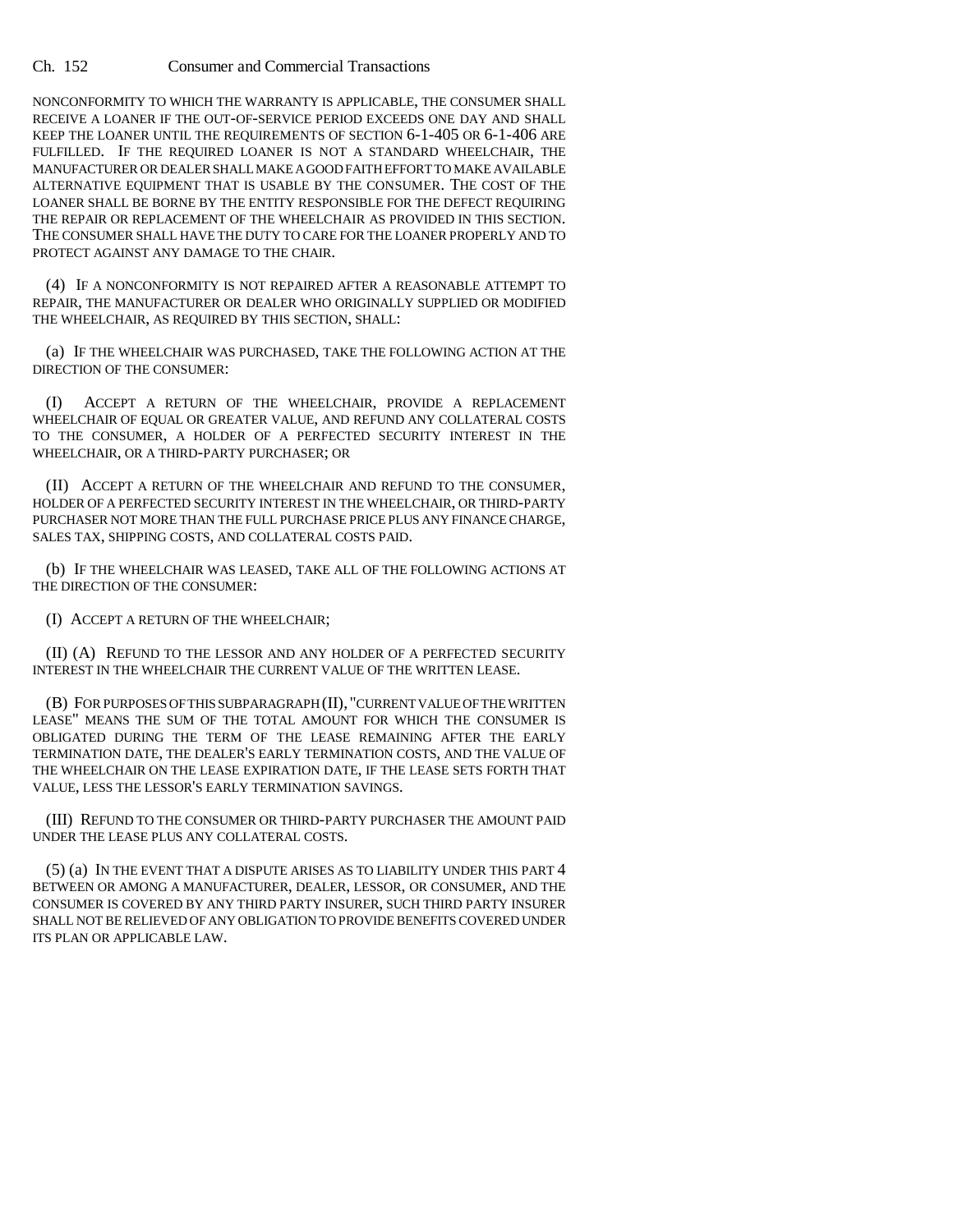(b) IN THE EVENT THAT A WHEELCHAIR IS FOUND TO BE DEFECTIVE, THE THIRD PARTY PAYOR DESCRIBED IN PARAGRAPH (a) OF THIS SUBSECTION (5) SHALL HAVE ALL RIGHTS OF RECOVERY, INCLUDING THE RIGHT TO COSTS, THAT THE CONSUMER WOULD HAVE HAD UNDER THIS PART 4.

**6-1-405. Remedies for consumers - conditions.** (1) TO RECEIVE A REFUND OR A REPLACEMENT WHEELCHAIR, THE CONSUMER OF A PURCHASED WHEELCHAIR SHALL FIRST OFFER TO TRANSFER THE WHEELCHAIR WITH THE NONCONFORMITY TO THE MANUFACTURER, SELLING DEALER, OR ALTERNATIVE WARRANTY SERVICE PROVIDER.

(2) WITHIN THIRTY BUSINESS DAYS AFTER RECEIPT OF THE OFFER DESCRIBED IN SUBSECTION (1) OF THIS SECTION, THE MANUFACTURER OR DEALER SHALL PROVIDE THE CONSUMER WITH A REFUND OR A REPLACEMENT WHEELCHAIR.

(3) WHEN A MANUFACTURER OR DEALER PROVIDES A CONSUMER WITH A REFUND OR A REPLACEMENT WHEELCHAIR, SUCH CONSUMER SHALL RETURN THE WHEELCHAIR WITH THE NONCONFORMITY, IF SUCH WHEELCHAIR IS SAFELY OPERABLE, TO THE MANUFACTURER OR DEALER WITH ANY ENDORSEMENTS NECESSARY TO TRANSFER POSSESSION TO THE MANUFACTURER OR DEALER. WHEN THE WHEELCHAIR IS NOT SAFELY MOVABLE AND THERE IS NO REASONABLE WAY FOR THE CONSUMER TO DELIVER THE WHEELCHAIR TO THE MANUFACTURER OR DEALER, THE MANUFACTURER OR DEALER SHALL BE RESPONSIBLE FOR THE RETURN OF THE WHEELCHAIR.

**6-1-406. Remedies for consumers of leased wheelchairs - conditions.** (1) TO RECEIVE A REFUND DUE ON A LEASED WHEELCHAIR, A CONSUMER SHALL FIRST OFFER TO RETURN THE WHEELCHAIR WITH THE NONCONFORMITY TO THE LESSOR.

(2) WITHIN THIRTY BUSINESS DAYS AFTER RECEIPT OF THE OFFER DESCRIBED IN SUBSECTION (1) OF THIS SECTION, THE LESSOR SHALL PROVIDE THE CONSUMER WITH A REFUND.

(3) WHEN A LESSOR PROVIDES A CONSUMER WITH A REFUND, SUCH CONSUMER SHALL RETURN THE WHEELCHAIR WITH THE NONCONFORMITY TO SUCH LESSOR.

(4) A LESSOR SHALL OFFER TO TRANSFER TO A MANUFACTURER OR DEALER THE POSSESSION OF A WHEELCHAIR RETURNED PURSUANT TO SUBSECTION (3) OF THIS SECTION. WITHIN THIRTY BUSINESS DAYS AFTER RECEIVING SUCH OFFER, THE MANUFACTURER OR DEALER SHALL REMIT THE REFUND AMOUNT TO THE LESSOR. WHEN THE MANUFACTURER OR DEALER MAKES SUCH REFUND, THE LESSOR SHALL PROVIDE THE MANUFACTURER OR DEALER WITH THE ENDORSEMENTS NECESSARY TO TRANSFER POSSESSION TO THE MANUFACTURER OR DEALER.

**6-1-407. Resale of a returned wheelchair - disclosure required.** A WHEELCHAIR RETURNED PURSUANT TO THIS PART 4 BY A CONSUMER IN THIS STATE, OR BY A CONSUMER IN ANOTHER STATE UNDER A SIMILAR LAW OF THAT STATE, SHALL NOT BE SOLD OR LEASED AGAIN IN THIS STATE UNLESS FULL DISCLOSURE IS MADE TO THE PROSPECTIVE CONSUMER OF THE REASONS FOR THE RETURN.

**6-1-408. Other remedies - waiver of rights void.** (1) THIS PART SHALL NOT LIMIT THE RIGHTS OR REMEDIES AVAILABLE TO A CONSUMER UNDER ANY OTHER LAW OF THIS STATE.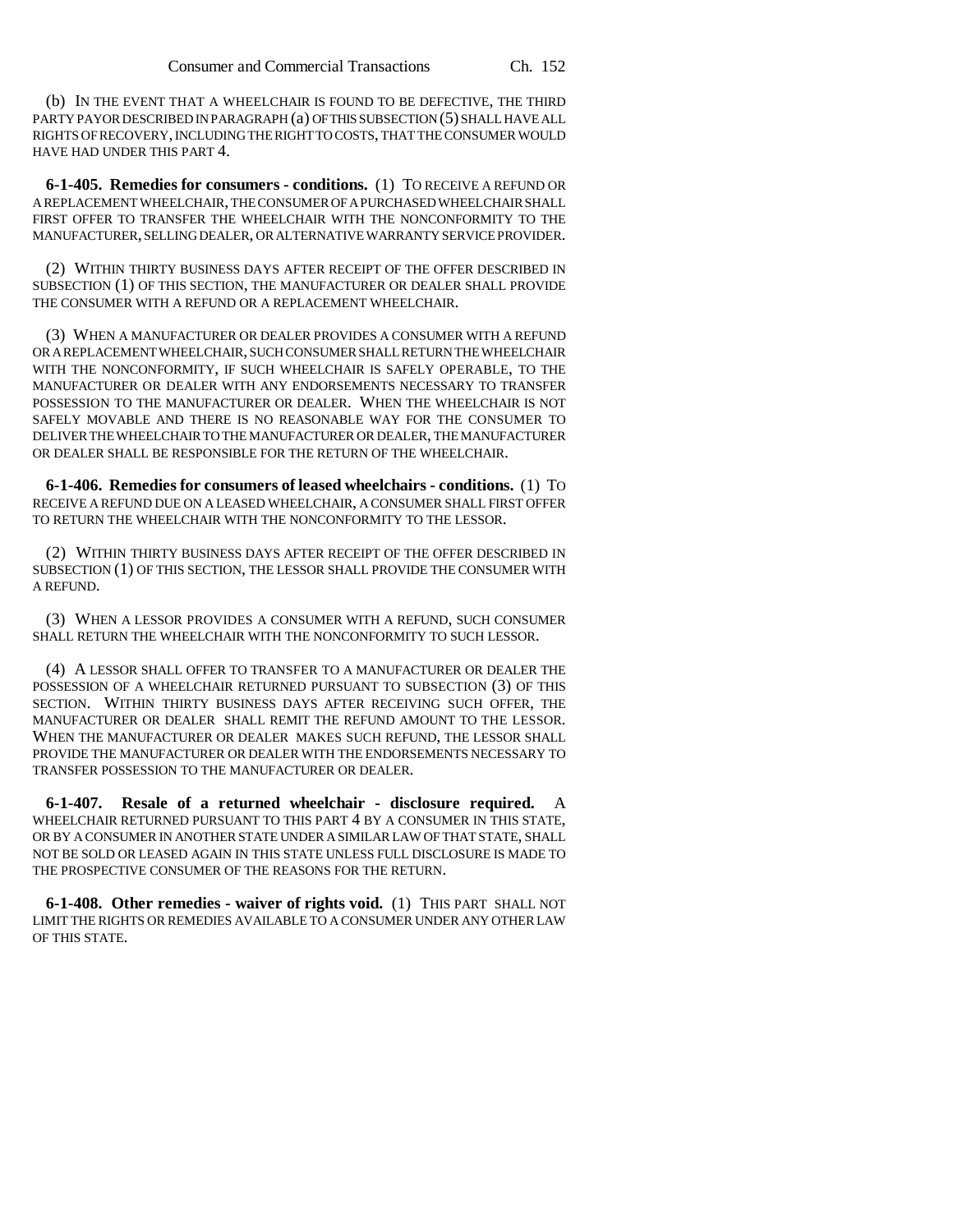(2) IF A CONSUMER WAIVES THE RIGHTS GRANTED TO CONSUMERS PURSUANT TO THIS PART 4, SUCH WAIVER SHALL BE VOID AS AGAINST PUBLIC POLICY.

(3) NOTWITHSTANDING THE REMEDIES THAT ARE AVAILABLE TO A CONSUMER PURSUANT TO THIS PART 4, A CONSUMER MAY PURSUE ANY OTHER REMEDY, INCLUDING AN ACTION TO RECOVER FOR DAMAGES CAUSED BY A VIOLATION OF THIS PART 4. IF A MANUFACTURER OR DEALER IS FOUND TO HAVE VIOLATED THIS PART 4, A CONSUMER SHALL BE AWARDED THE AMOUNT OF ACTUAL DAMAGES CAUSED BY THE VIOLATION AND REASONABLE ATTORNEY FEES. THE CONSUMER MAY BE AWARDED COLLATERAL COSTS AND PUNITIVE DAMAGES.

**6-1-409. Fraudulent acts.** ANY MANUFACTURER, DEALER, OR LESSOR THAT ENGAGES IN CONDUCT TO DELAY MAKING A FINAL REPAIR THAT IS REQUIRED AS A CONSEQUENCE OF THE ENFORCEMENT OF WARRANTIES OR DUTIES UNDER THIS PART 4 WITH THE INTENTION OF REQUIRING PAYMENT OF THE COST OF SUCH REPAIR TO BE MADE BY A PUBLICLY FUNDED PROGRAM OF PUBLIC ASSISTANCE, MEDICAL ASSISTANCE, OR REHABILITATION ASSISTANCE COMMITS THE CRIME OF THEFT, WHICH CRIME SHALL BE CLASSIFIED IN ACCORDANCE WITH SECTION 18-4-401 (2), C.R.S., AND WHICH CRIME SHALL BE PUNISHED AS PROVIDED IN SECTION 18-1-105, C.R.S., IF THE CRIME IS CLASSIFIED AS A FELONY, OR SECTION 18-1-106,C.R.S., IF THE CRIME IS CLASSIFIED AS A MISDEMEANOR.

**6-1-410. Arbitration.** DISPUTES AMONG MANUFACTURERS, DEALERS, AND LESSORS CONCERNING THE ENFORCEMENT OF RIGHTS OR REMEDIES OF CONSUMERS UNDER THIS PART 4 SHALL BE SUBJECT TO ARBITRATION PURSUANT TO THE COLORADO RULES OF CIVIL PROCEDURE. THE AWARD OF THE ARBITRATION PANEL SHALL BE BINDING UPON THE PARTIES AND SHALL ONLY BE SUBJECT TO COURT REVIEW BY TRIAL DE NOVO.

**6-1-411. Defect notification.** (1) A MANUFACTURER SHALL BE RESPONSIBLE FOR PROVIDING WRITTEN NOTIFICATION TO AN OWNER, USER, PURCHASER, DEALER, LESSOR, OR CONSUMER OF ANY KNOWN OR DISCOVERED INHERENT DEFECT IN A WHEELCHAIR THAT AFFECTS THE SAFETY, USABILITY, OR RELIABILITY OF THAT WHEELCHAIR. THE MANUFACTURER SHALL SEND SUCH NOTIFICATION BY FIRST CLASS MAIL TO THE LAST KNOWN ADDRESS OF THE OWNER, USER, PURCHASER, DEALER, LESSOR, OR CONSUMER WITHIN FOURTEEN DAYS AFTER LEARNING OF SUCH A DEFECT.

(2) A MANUFACTURER SHALL BE RESPONSIBLE FOR THE COSTS OF PROVIDING THE NOTIFICATION REQUIRED IN SUBSECTION (1) OF THIS SECTION AND FOR ALL COSTS ASSOCIATED WITH CORRECTING ANY DEFECT DESCRIBED IN SUBSECTION (1) OF THIS SECTION.

(3) THE PROVISIONS OF THIS SECTION SHALL APPLY WITHOUT TIME LIMITATIONS.

**6-1-412. Disclosures.** (1) PRIOR TO THE SALE OF ANY WHEELCHAIR, THE SELLER SHALL DISCLOSE WHETHER THE WHEELCHAIR IS NEW OR USED AND WHETHER ANY WARRANTY APPLIES TO SUCH WHEELCHAIR.

(2) UPON DELIVERY OF A NEW OR USED WHEELCHAIR, THE SELLER SHALL ADVISE THE BUYER OF ANY WARRANTY RIGHTS UNDER THIS PART 4 AND THE WHEELCHAIR'S MAINTENANCE SCHEDULE AND OPERATING INSTRUCTIONS AND SHALL PROVIDE THE